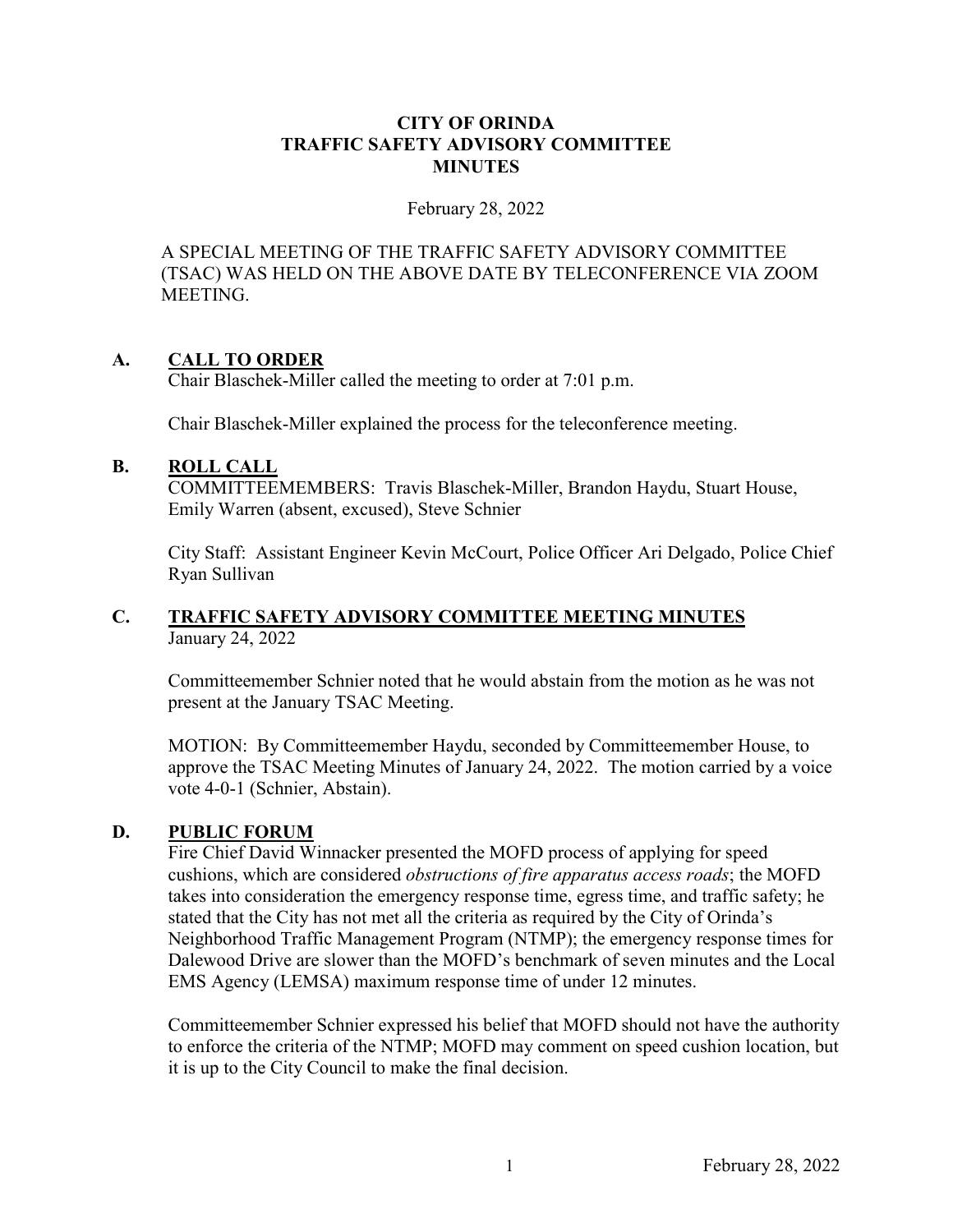Committeemember House and Committeemember Haydu requested more up-to-date data to meet the MOFD's traffic requirements.

 Assistant Engineer McCourt stated that from the staff perspective, Dalewood Drive meets the NTMP data prerequisites for speed cushions; further, the NTMP will be updated as per the request from the City Council.

 Chair Blaschek-Miller recommended that the TSAC implement Level One and Level Two traffic calming measures from the NTMP for the traffic calming request locations on Dalewood Drive, which could include distributing information and increasing enforcement.

 Nancy Ross-Madnick, Orinda resident, stated that there had been a verifiable accident on Dalewood Drive; she will send the information to Assistant Engineer McCourt.

# **E. DISCUSSION – NORTHWOOD DRIVE – TSAC APPROVAL TO PROCEED WITH 40' PROXIMITY VOTE FOR A SPEED CUSHION**

Assistant Engineer McCourt presented the Northwood Drive Traffic Calming Plan for TSAC consideration for the 40 foot proximity vote.

MOTION: By Committeemember House, seconded by Committeemember Schnier, to approve the Northwood Drive Traffic Calming Plan for the 40 foot vote. The motion carried by a unanimous voice vote.

Assistant Engineer McCourt advised that staff will mail out the ballots in the coming weeks.

# **F. DISCUSSION - MORAGA WAY TRAFFIC SAFETY**

Chair Blaschek-Miller requested that this item be continued to the next meeting.

This item was continued to the next TSAC meeting.

# **G. TRAFFIC CALMING UPDATES AND ACTIONS**

1. Briefing from Police Chief - SLOW DOWN ORINDA/Traffic Citations Report Police Chief Sullivan reported on the traffic issues and the enforcement around Orinda.

Officer Delgado reviewed the violation statistics for January.

Committeemember House stated that the additional citations and enforcement have been effective and there is an observable improvement in the traffic around schools.

2. Traffic Calming Requests - No new requests

# **H. ACCESSIBILITY ISSUES – No Updates**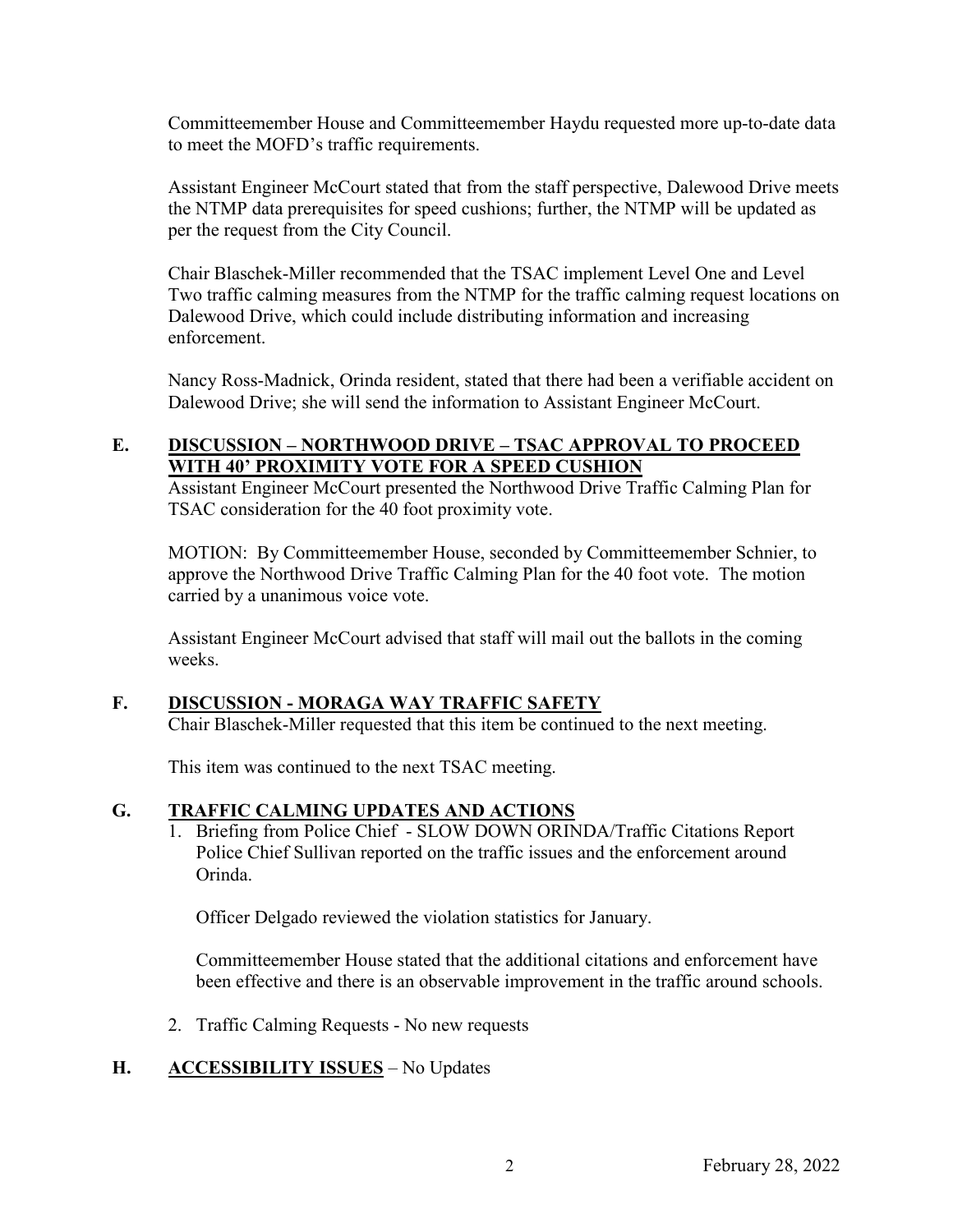# **I. STAFF REPORT**

1. *Update – Current Balance of Traffic Calming Improvements Program* FY 2021 expenditures are \$0 to date; of the \$30,000 budget, the remaining balance is \$30,000.00.

Dana Wentworth, Orinda resident, requested that the traffic calming requests be split into smaller items that could be completed faster.

*2. Update - Hillcrest Drive (between Martha Road and Overhill Road) – Speed Cushion Installation and Radar Speed Sign Installation – (NAT Finalizing Traffic Calming Plan)*

Assistant Engineer McCourt advised that the second neighborhood meeting was held February 8, 2022; the original speed cushion locations requested will likely not pass the neighborhood vote; the Neighborhood Action Team (NAT) is now requesting additional signage as an alternative.

Committeemember House noted that a resident has inquired about the possibility of adding a "No Right Turn" sign from Hillcrest Drive onto Martha Road; if this request is formally brought to the TSAC, it may cause additional traffic issues in other areas.

*3. Update - Dalewood Drive – Speed Cushion Request (Appeal MOFD)*  Christopher Anderson, Orinda resident, requested that staff conduct a study to show that Dalewood Drive meets the MOFD's traffic criteria for speed cushions; he noted that the MOFD would not oppose three or four additional Stop signs and questioned whether TSAC would agree.

Committeemember House suggested continuing with the original plan for installing speed cushions; he questioned the cost of a traffic study to justify the installation of speed cushions.

Assistant Engineer McCourt stated that Stop signs would need to pass a Stop sign warrant analysis as it is not a traffic calming device and not within the oversight of the TSAC; the City Manager is currently in communication with Chief Winnacker regarding what potential options may be available to move the speed cushion installation forward; staff will bring an estimate for a traffic study to the next TSAC meeting.

- *4. Update Northwood Drive Speed Cushion Request (40' Neighborhood Vote)*  Assistant Engineer McCourt noted that per discussion under Item E, this request is now proceeding with the 40 foot neighborhood vote.
- *5. Postponed Sleepy Hollow Lane Various Traffic Calming Measures (NAT Meeting)*  Dana Wentworth, Orinda resident, appreciated the TSAC pushing forward on the speed cushions.

Assistant Engineer McCourt advised that the NAT is finalizing the traffic calming request.